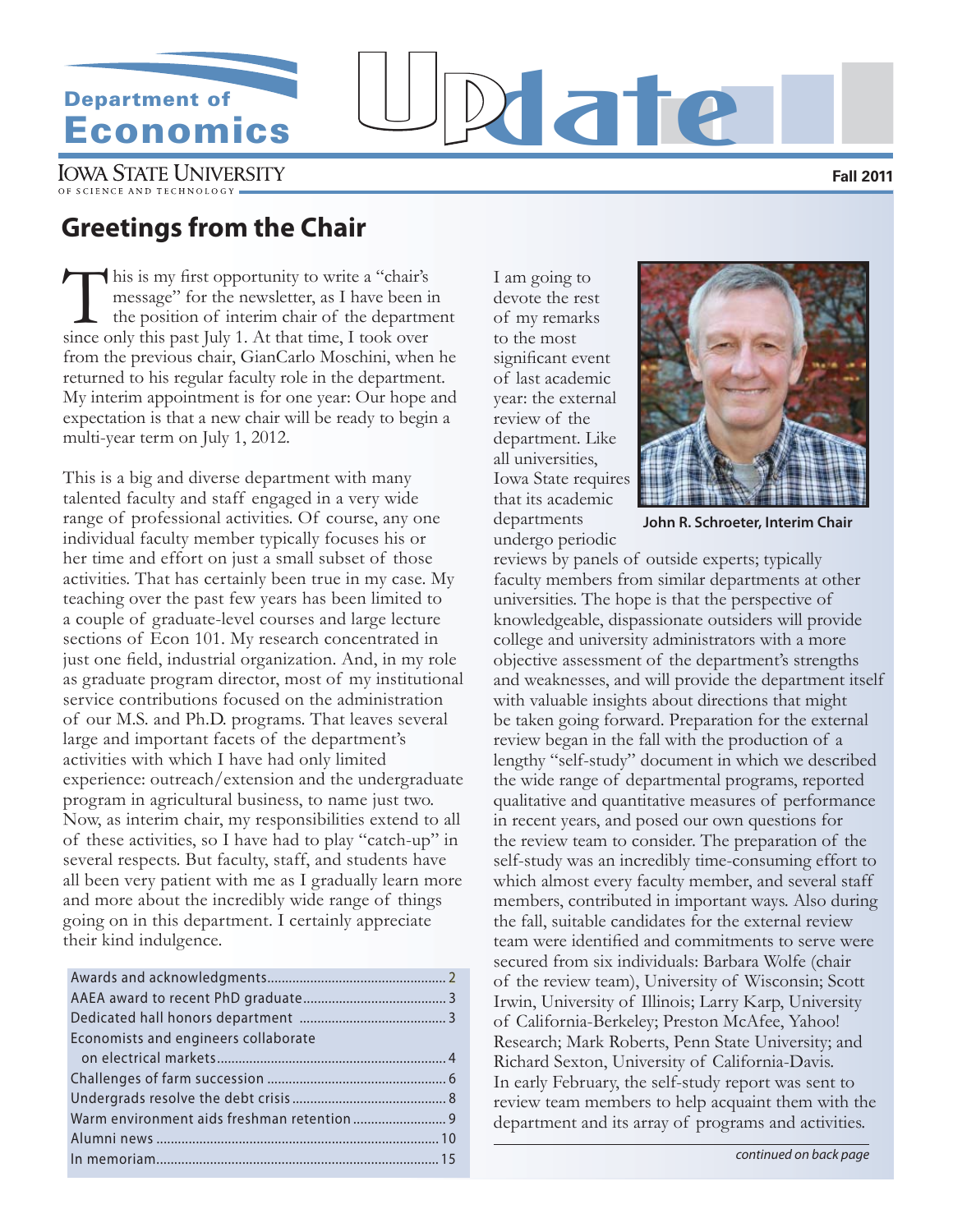# **Provost Hoffman receives honors for her work in economics**

niversity Executive Vice President and Provost Elizabeth Hoffman, a faculty member in the Department of Economics, was the recipient of several significant awards in 2011.

She was awarded the Carolyn Shaw Bell Award, created in January 1998 as part of the 25th anniversary celebration of the founding of the Committee on the Status of Women in the

Economics Profession (CSWEP). Carolyn Shaw Bell, the Katharine Coman Chair Professor Emerita of Wellesley College, was the first Chair of CSWEP. The award is given annually to an individual who has furthered the status of women in the economics profession through example, achievements, increasing our understanding of how women can advance in the

economics profession, or mentoring others.

Hoffman also received an honorary doctorate from the National University of Life and Environmental Sciences of the Ukraine on September 1. She received the award on "Knowledge Day," a major celebration in Ukraine that takes place at educational institutions to honor the pursuit of academic excellence. ✧



**Elizabeth Hoffman in Ukraine** 

# **Babcock named Iowa State's Cargill Chair and leader of the Biobased Industry Center**

Mike Krapfl, ISU News Service

Bruce Babcock is ready to focus on the<br>bioeconomy as Iowa State University's<br>Cargill Endowed Chair in Energy Economies bioeconomy as Iowa State University's next Cargill Endowed Chair in Energy Economics and director of the university's Biobased Industry Center.

Babcock, an Iowa State professor of economics and current director of the university's Center for Agricultural and Rural Development, assumed his new position Oct. 1. He succeeds James Bushnell, who is now an associate professor of economics at the University of California Davis.

An interim director of the Center for Agricultural and Rural Development is expected to be named soon. "I'm looking forward to the new position," Babcock said. "I've been moving toward bioenergy analysis and policy for the last few years. And this is a good opportunity for me to focus directly on bioenergy."

As director of the Biobased Industry Center, Babcock will also work with 15 companies and organizations —from fuel producers to agribusinesses to auto manufacturers—interested in the latest bioenergy research. The center was established in 2008 and

is part of Iowa State's Bioeconomy Institute. It supports interdisciplinary studies of the business, policy, infrastructure and supply chain issues facing the bioeconomy.

"I'm also looking forward to engaging more companies in the Biobased Industry Center and getting some research started that addresses the costs and benefits of advanced biofuels," Babcock said.



**Bruce Babcock**

"We want to learn how the marketplace will play out with both corn ethanol and advanced biofuels."

Babcock's goal is for the Cargill Chair and the Biobased Industry Center to develop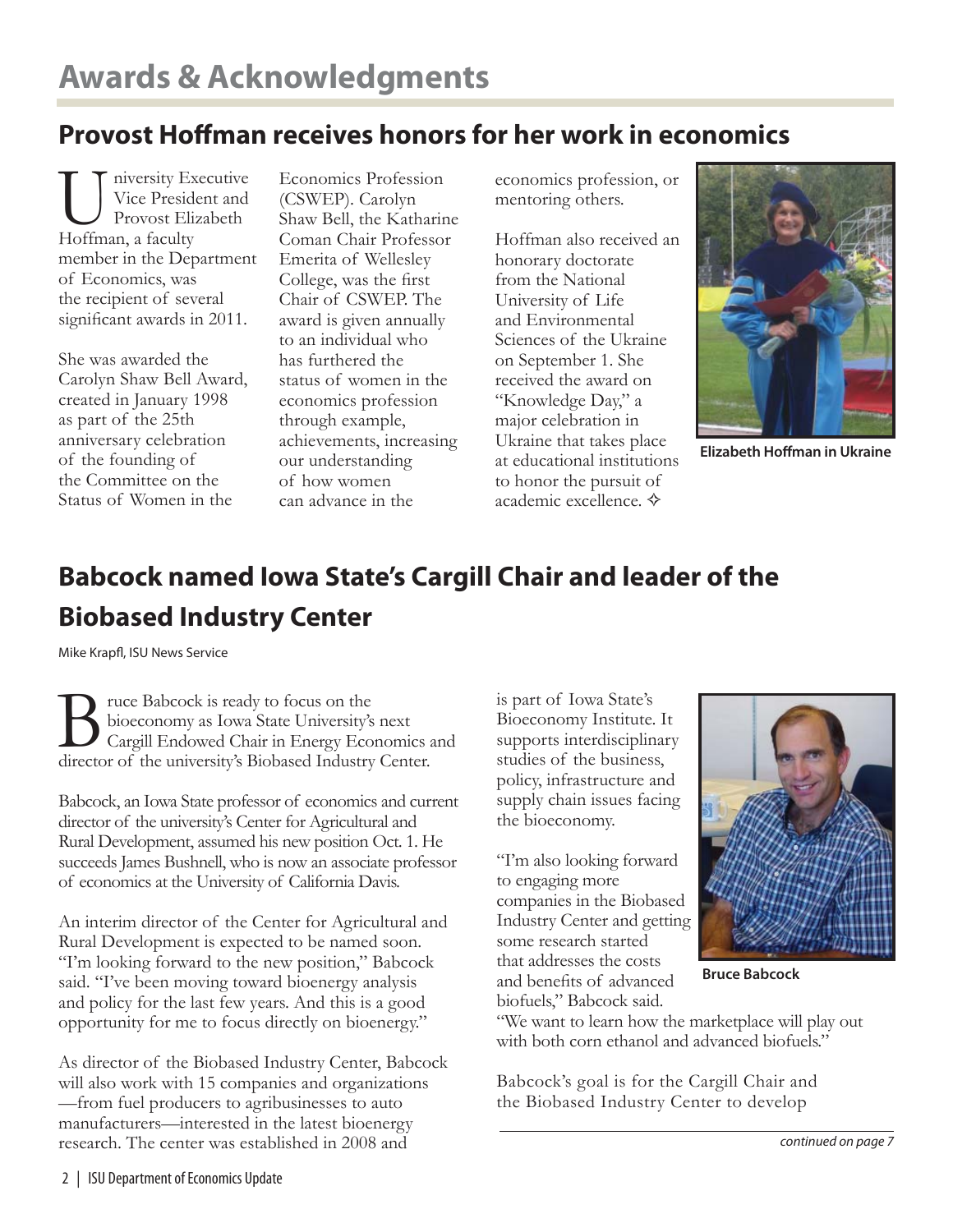# **Menapace receives AAEA award for outstanding dissertation**

uisa Menapace, a recent ISU Department of Economics PhD graduate, is this year's winner of the prestigious Outstanding Doctoral Dissertation Award from the Agricultural & Applied Economics Association (AAEA).

Menapace's dissertation is entitled "Geographical Indications and Quality Promotion in Food and Agricultural Markets: Domestic and International Issues." While she says that she's always thought she had written a good dissertation, she was also "genuinely surprised" to receive the award.

The elements which helped her dissertation stand out, she says, was the choice of a topic with policy implications of broad interest, the development of a set of models that paid close attention to the



**Luisa Menapace**

work of real-world institutions, communicating in a way that reached a broad audience, and a balance between theory and applied economic analysis.

Menapace graduated from the department in the spring of 2010 with a PhD in economics. Her thesis advisor was Professor GianCarlo

Moschini, Pioneer Chair in Science and Technology Policy and an AAEA Fellow. She is currently working in a postdoctoral position at the University of Trento in her native city of Trento, Italy.

Professor Moschini has first-hand knowledge of the value of this professional recognition, having himself received the AAEA Outstanding Doctoral Dissertation Award many years ago. "Luisa fully deserves this award," he says, "she was creative and worked very hard in her dissertation. Her intellectual ambition and determination really paid off."

The AAEA, formerly the American Agricultural Economics Association, is the main professional association serving the interests of members working in agricultural and broadly related fields of applied economics.  $\diamondsuit$ 

The recent installation of the Department of<br>Economics "Hall of Honor" is designed to<br>celebrate the history and accomplishments of<br>department faculty Economics "Hall of Honor" is designed to celebrate the history and accomplishments of department faculty.

The hall displays two series of portraits which include faculty honored as Distinguished and University Professors, considered Iowa State University's highest honors. Each honoree's portrait is presented with an accompanying plaque that details their contributions to the discipline of economics and to the university.

The Distinguished Professor series begins with Earl O. Heady, who received the award in 1956. Other individuals featured include Karl A. Fox, John F. Timmons, Neil E. Harl, C. Phillip Baumel, Wayne A. Fuller, George W. Ladd, Dudley G. Luckett, Stanley R. Johnson, Todd M. Sandler, and Wallace E. Huffman.

The University Professor series begins with current faculty member Harvey E. Lapan, who first received the award in



1993. Other individuals featured include Walter Enders, Robert N. Wisner, and Peter Orazem.

The Department of Economics Hall of Honor is open to the public, and is located on the third floor of Heady Hall. As faculty receive future awards, new portraits will be added. ✧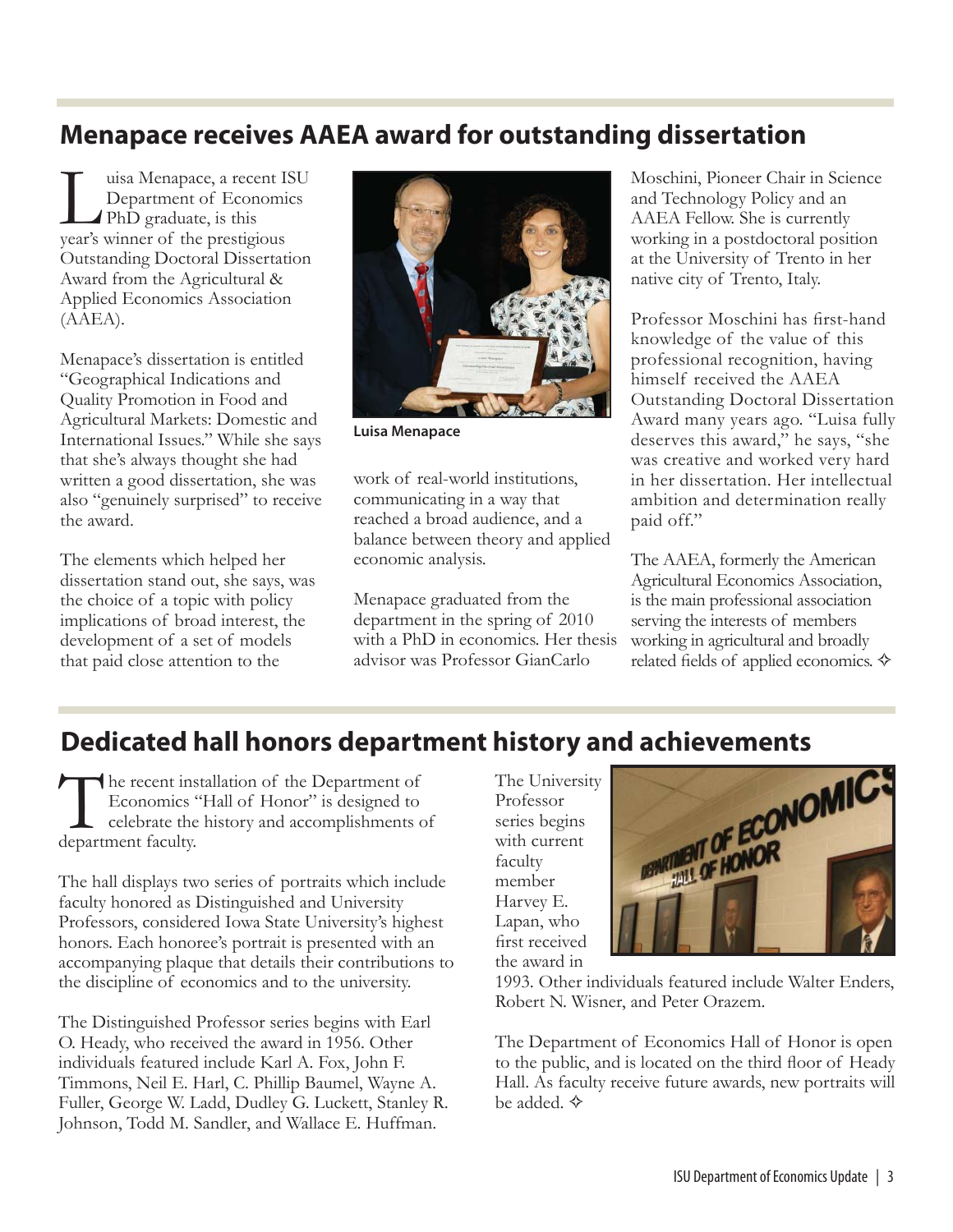# Research

# **Collaborative "spark" proves productive for ISU economists and electrical engineers**

article and photos by Kristin Senty

I ncreasing oil prices and concern over greenhouse<br>
emissions have prompted new innovations in<br>
"green" energy in recent years. Wind turbines, sola<br>
panels, and hybrid electric vehicles are more common, ncreasing oil prices and concern over greenhouse emissions have prompted new innovations in "green" energy in recent years. Wind turbines, solar giving homeowners, farmers, and businesses the ability to generate and use electric energy in new ways. As traditional consumers of energy start to shift their behavior from purchasing all of their energy from a large producer to generating some of their own, what are the impacts on the companies that generate, or on the entire system of producers and consumers?

These are the types of questions that ISU Department of Economics Professor Leigh Tesfatsion has been working on since 2000, when she first started her work in energy economics. Tesfatsion has been exploring the different ways that an electric power system—from the entities that generate power on down to those who use it —is affected when changes to that system are introduced.

To better address the issues, Tesfatsion and her collaborator, Professor Dionysios Aliprantis from the Electrical and Computer Engineering Department, have assembled a collaborative group of economists and engineers at Iowa State University called the Integrated Retail/Wholesale Power System Project Group (or IRW Group for short). The IRW group includes both faculty members and graduate students, and in their second year of collaboration they've developed a software test bed designed to mirror the world of the electric power market place.

The IRW test bed is essentially a virtual world that includes many of the key players in a power system, from the wholesale power companies that generate electric energy in bulk, the wholesale entities that buy this bulk energy and resell it downstream to retail customers, on down to the ultimate retail consumers. IRW group members can introduce a new variable or condition to the system, and then step back to see how it all takes hold.

### **Foreseeing potential problems**

"It's a little like a Petri dish," says Tesfatsion of the IRW test bed. "We've essentially built a virtual power system where we can introduce agents with their own



**"It's a little like a Petri dish," says Tesfastion of the virtual reality power system that engineers and economists have created.**



*Back Row From Left To Right:* **Deung-Yong Heo, Econ RA; Andrew Nguyen, Econ RA; Prof. Leigh Tesfatsion, Econ/ECpE PI; Prof. Dionysios Aliprantis, ECpE PI; Wanning Li, ECpE RA; Di Wu, ECpE RA; Chengrui Cai, ECpE RA**

*Front Row Seated From Left to Right:* **Dong-Jin Pyo, Econ RA; Pedram Jahangiri, ECpE RA; Auswin George Thomas, ECpE RA; Huan Zhao, Econ RA** 

goals and activities, then let the system run and watch what happens," she says. "We make observations but we never interfere. We run the system many times with different initial conditions to view the scope of possible outcomes."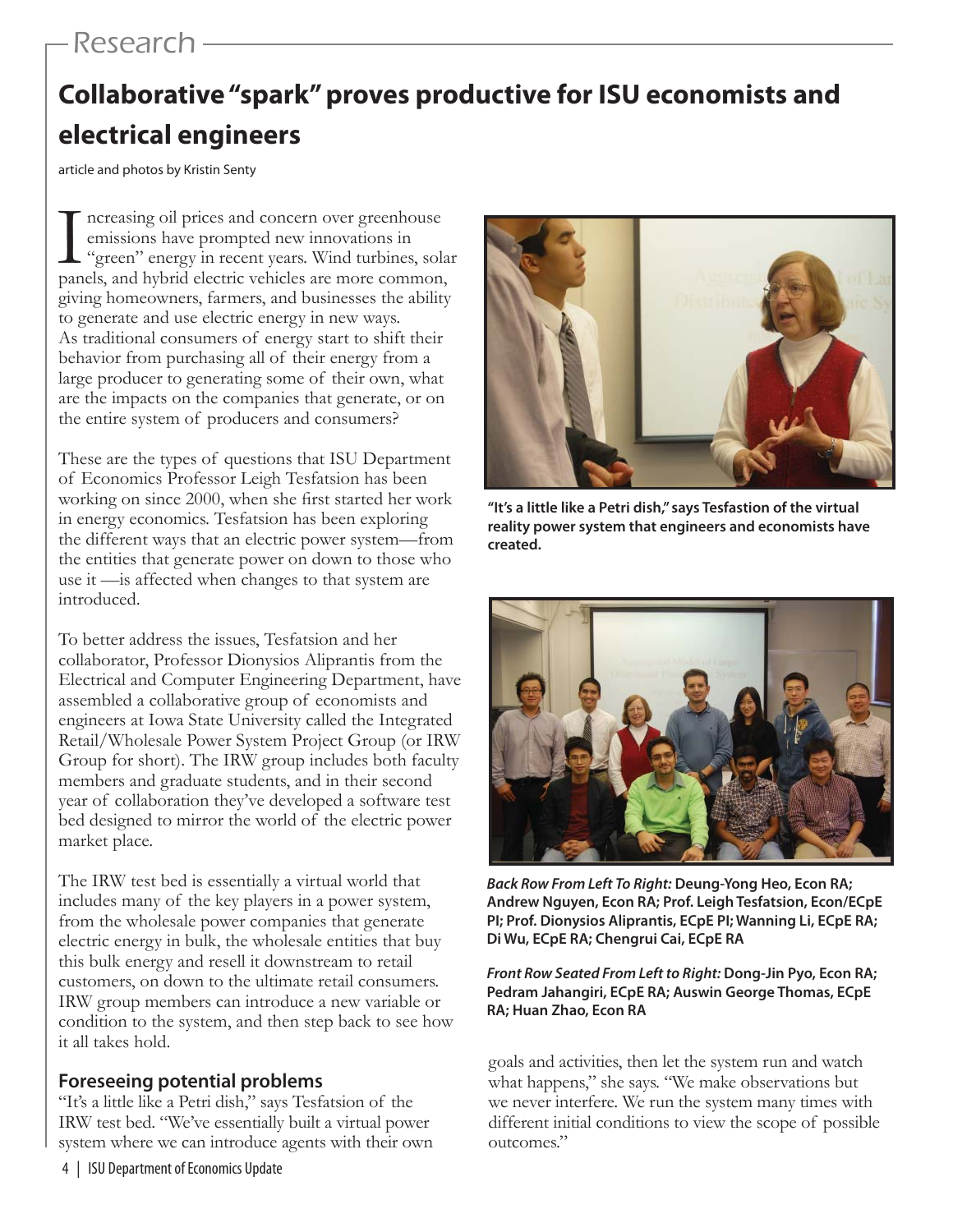Some of those initial conditions might include a policy change or a change in energy contracts, where consumers are charged a variable rate for electricity consumption rather than the traditional flat rate. Or it could be a physical change, such as the introduction of a new technology that shifts the energy load within the entire system.

Examining scenarios like these becomes important as new technologies, and new policies and approaches to the production and consumption of energy, start to penetrate power system operations. Chengrui Cai, a graduate student in electrical and computer engineering, provides some perspective. "We have new physical technologies like solar power showing up in residential areas, so what are the implications for improving the performance of the electrical distribution grid? Plug-in electric cars are also growing in popularity, but if you fully release them with no regulation they might place a lot of stress on the system and potentially overload it. Through the test bed we can foresee potential problems with these new technologies, which will then help us to use them more effectively," he says.

### **Open information and collaboration**

The IRW test bed will be released as open source, meaning that it will be open and available for anyone to look at or use. "We're one of the few power system research groups using an open source approach," says Tesfatsion. "But this is academics and we want people to be able to replicate and extend it for their own purposes, so there's nothing hidden."

She points to some of the positive impacts globally that have already come from the earlier development and open source release of the wholesale portion of the IRW test bed, referred to as the Agent-based Modeling of Electricity Systems (AMES). A group in Australia is using AMES to craft carbon emission policy, a group in Germany is using it to study emissions trading, and other applications of the test bed are underway by research groups in France and Slovenia.

It's not only the open nature of the IRW test bed that has been valuable, but also the open collaboration of the group that has made their work so strong to date. The IRW group has met weekly for the past year, moving into their second year of work. They use their meeting time to present new ideas or related project work to each other, or to discuss ways they can improve the test bed, ultimately working toward a full release in 2012.



**"Previously our work was very isolated," says graduate student Chengrui Cai (far right).**

"Previously our work was very isolated," says Cai. "By working together we can see the problems from different perspectives: how markets might be designed to deliver energy more economically, or with more reliability from an engineer's point of view."

Coming from different disciplines, it also took some stretching to see each other's perspective, which ultimately proved quite valuable. "The economic point of view is completely different from the way we engineers were thinking about things," says Pedram Jahangiri, a graduate student in electrical and computer engineering. "I realized that you can't control a complex system like this only in terms of something physical, but we also needed to think about the behaviors of people."

Huan Zhao, a graduate student in economics who has also taken courses in electrical engineering says, "Economists ignore too many details of an industry to make a simple and solvable model. Engineers focus too much on the details and tend to ignore the potential benefit and problem of the market. Our research group pays equal attention to both economic and engineering concerns of the industry,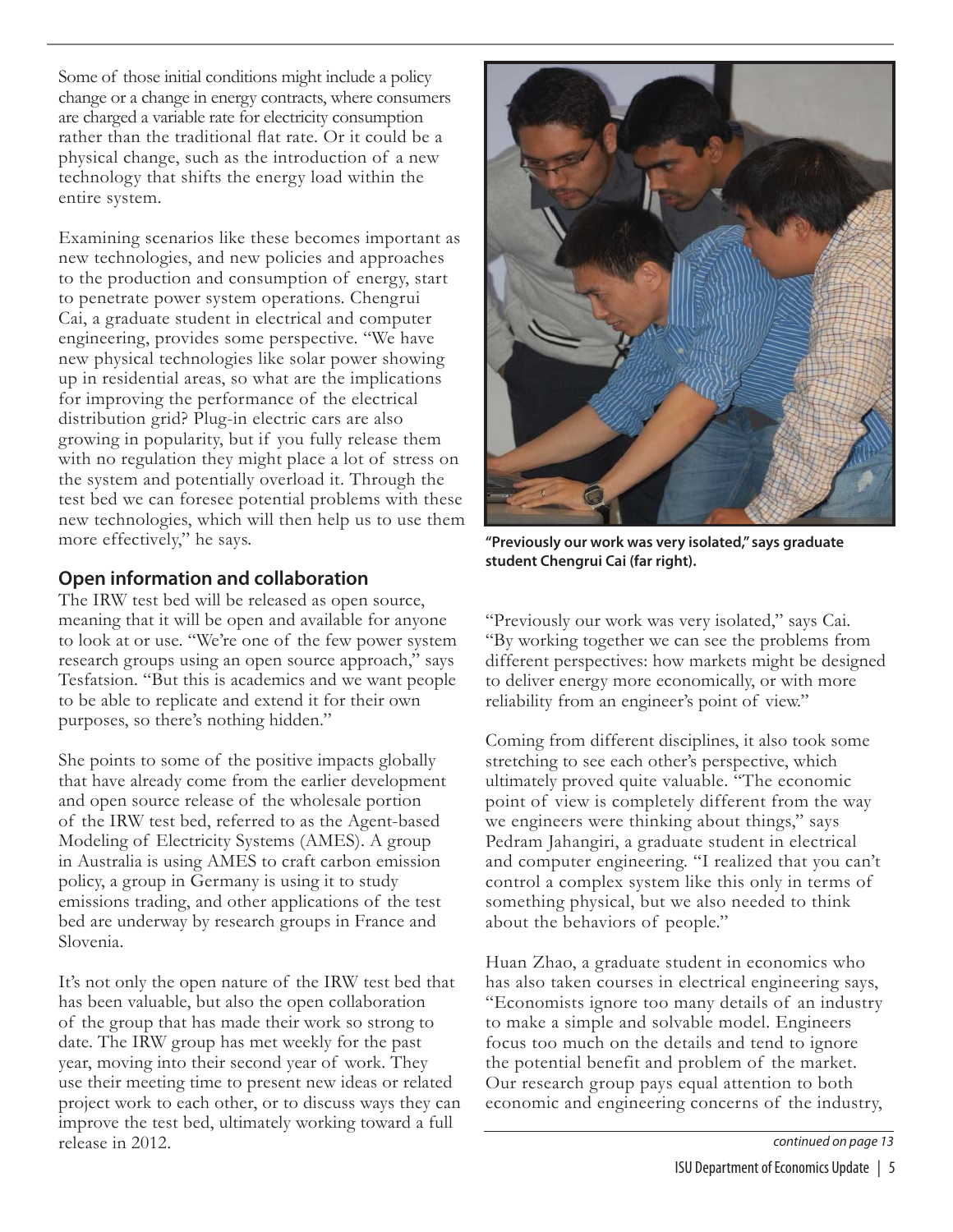# Extension

# **Young farmers key to rural vitality—but where can they farm?**

article by Kristin Senty; photo by Jed Finlay

ave Baker describes himself as an "optimist." As the Farm Transition Specialist for ISU Extension's Beginning Farmer Center, he says that recent interest in the local foods movement is just one sign that there are more opportunities available for young people interested in agriculture in Iowa.

Baker's role is to help facilitate the transfer of farming operations from a generation looking toward retirement, to new farmers eager to be in business for themselves. He hosts regular workshops around the state teaching farmers a sensible approach to succession. He visits and collaborates with a wide range of businesses and organizations that have a stake in these transfers. And sometimes Baker acts as a mediator and personal sounding post, as retiring farmers struggle with the sensitive process of transferring over a life's work to a new generation.

"This is economic development at its most basic form," says Baker. He's keenly aware of how critical a role the effective transfer of family farming operations plays in the ability of rural communities to thrive.

"These are businesses and if they aren't transferred, then they're liquidated. Smaller farms are generally swallowed by mega farms, which is something I'm opposed to," he says.

At the bottom line, Baker says that farm businesses in these rural communities are crucial to economic vitality because they support and promote other small businesses. Not only are farmers business owners themselves, but they're also more likely to shop in local stores, enabling other businesses to thrive. Young farmers and their families



**Farm Transition Specialist Dave Baker says that succession of a farm from a retiring farmer to the next generation "is economic development at its most basic form."**

also add an important demographic to rural communities that are rapidly losing working-age individuals to larger metropolitan areas. So the stakes to Baker, in his quest to inject new vitality into rural communities, are pretty high.

"I'm not going to debate the notion of bigger is better," he says. "But the number of small farms in a small community is really what creates strength. There must be room for both."

### **Possibilities and challenges in succession**

What's "encouraging" to Baker is that he currently has 450 applications from young farmers who would like to apprentice with retiring farmer and eventually assume ownership of their operation.

A beginning farmer also doesn't need to acquire all of the assets immediately to secure a loan to go into business, he adds, so the financial barriers aren't great. "What they really need is a good business plan. The financing options will

fall into place with the proper succession plan," he says.

The irony for Baker is that in spite of the number of applicants eager to go into business, only 25 current farmers have expressed interest in succession. "With thousands of farms in Iowa, there must be more farmers who should step forward," he says.

The transfer of property to an up-and-coming farmer from one nearing retirement makes sense to Baker - but he's also observed that giving up a lifetime of farming, for some, isn't so easy.

"I've talked to farmers wives who are so eager to see their husbands retire and do something fun like take a vacation, but many would just prefer to farm. The ability of a 75 to 80 year-old to still be in business today is possible. There is really a strong work ethic in that generation that makes it hard to quit," he says. Health problems are sometimes the only thing that eventually pushes a farmer to retire. And for many at that point, putting a plan of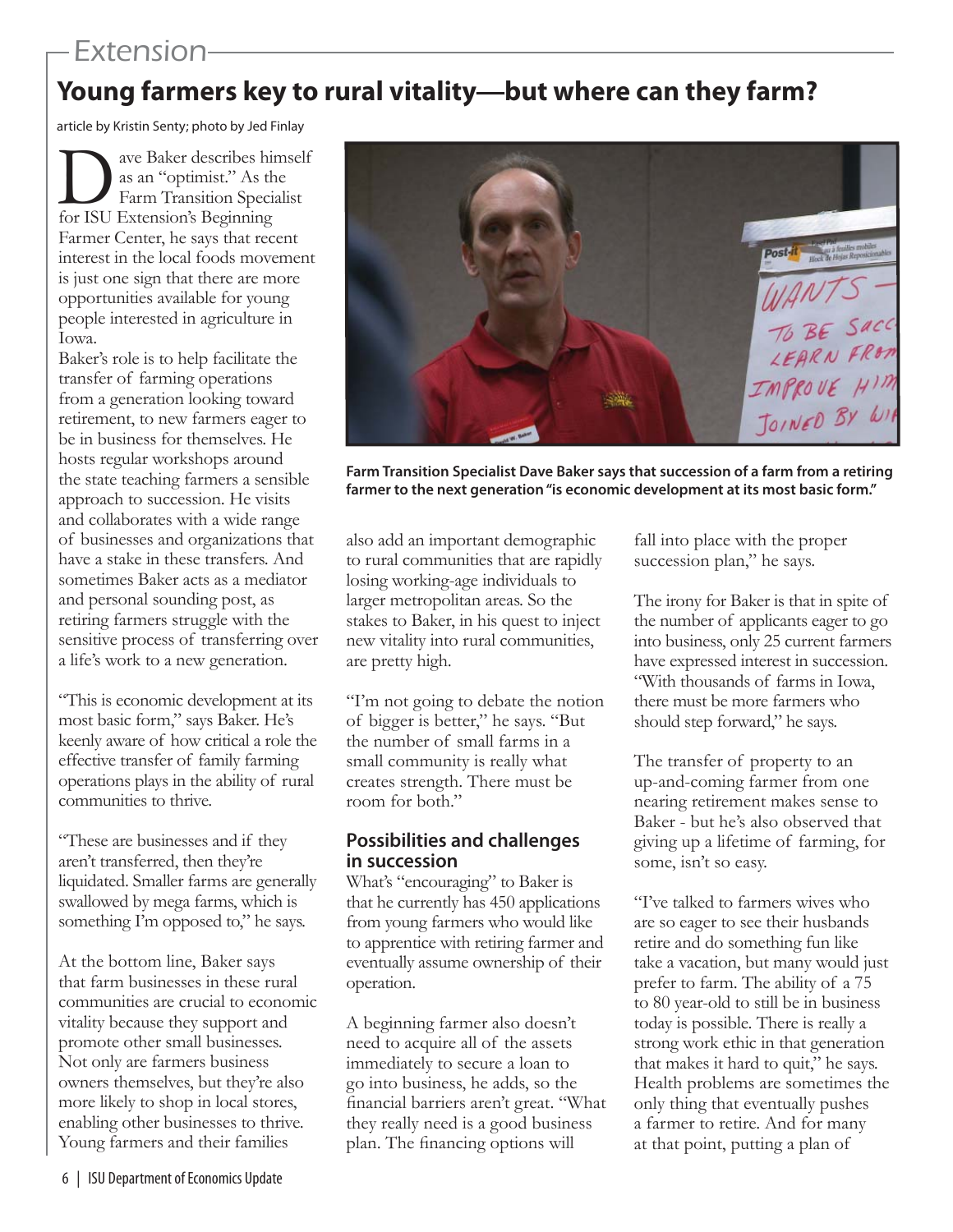succession into place for the next generation can be too late.

Greg Walston of Vinton, Iowa says his father passed away before they ever had a chance to talk about the succession of their family farm. "The issue is an emotional one for me," he says. "I wish my father would have communicated his wishes with me directly rather waiting until it was too late to have an effective conversation."

Walston recently took one of Baker's workshops to develop skills and a strategy to facilitate a smooth conversation with his mother, who still owns the property. "It will help us to talk about the options," he says. "Working with someone like Dave is like working with a professional communicator. He can help us to be more neutral."

### **A practical approach to succession**

Baker understands that the process of succession planning can be difficult for many longtime farmers, and that conversations with a potential successor or a family member don't always come as first nature. His workshops are designed to be practical and straightforward. He talks about the obstacles and roadblocks that are potentials in the succession process, and the things that should simply be avoided.

"We teach people to focus on family values and the vision of the future. What are the tactics they'll use to transfer a farm to a successor in five to ten years? We want people to start planning ahead so that the process feels more natural," he says.

He's facilitated a number of successful transfers in the past six years since he's been in this role. Baker has also done a lot of work to reach out to many potential audiences with a stake in farm succession and rural revitalization. He talks with bankers, insurers, and organizations working to promote family farms and sustainable agriculture in Iowa. He also recently developed a partnership with Lutheran Services in Iowa, working to place refugee farmers onto land where they can grow specialty crops that appeal to the state's growing international population.

Baker understands first-hand how meaningful it is when an experienced farmer is willing to work with someone learning the business. "I grew up as a town kid, but I knew that I always wanted to farm," he says. He found work with a farmer who was willing to let him learn through trial and error, "day by day," he says.

Baker eventually purchased a farm in northwest Iowa where he raised his family, working a day job at the same time.

"My kids always remember how busy I was, but they also have great memories of birthing calves alongside me," he says.

Baker's concerned that if more farmers don't step forward and consider succession to a family member or an interested individual that this rural way of life may no longer be an option for young farm families. He's also aware that economic vitality in small communities will continue to decline. Yet his optimism guides him forward as he sends the call out to farmers to consider the many positive personal and community-wide impacts of a planned retirement.

"We talk about the value of sustainable agriculture," he says. "But sustainability also means that the next generation of farmers should have a lifestyle and community structure where they can build their future."

Learn more about the Beginning Farmer Center at: http://www. extension.iastate.edu/bfc/about. html  $\diamond$ 

### *Babcock continued from page 2*

complementary research programs that investigate policy and market issues.

John Schroeter, Iowa State professor and interim chair of economics, said he's happy to see Babcock taking the Cargill Chair. "I think this is an ideal fit," he said. "Bruce is a distinguished scholar and nationally recognized for a long research career in

agricultural economics, energy economics and the economics of biofuels."

Babcock has been at Iowa State since 1990 and has directed the Center for Agricultural and Rural Development since 1998. Robert C. Brown - an Anson Marston Distinguished Professor in Engineering, the Gary and Donna Hoover Chair in Mechanical Engineering, the Iowa Farm Bureau Director of Iowa State's

Bioeconomy Institute and a member of the executive team of the Biobased Industry Center - said he's pleased Babcock will be the next Cargill Chair.

"The essence of the Biobased Industry Center involves its ability to evaluate the economic potential of the bioeconomy," Brown said. "Bruce is extremely well qualified to lead this effort and explore new opportunities for the center."  $\diamond$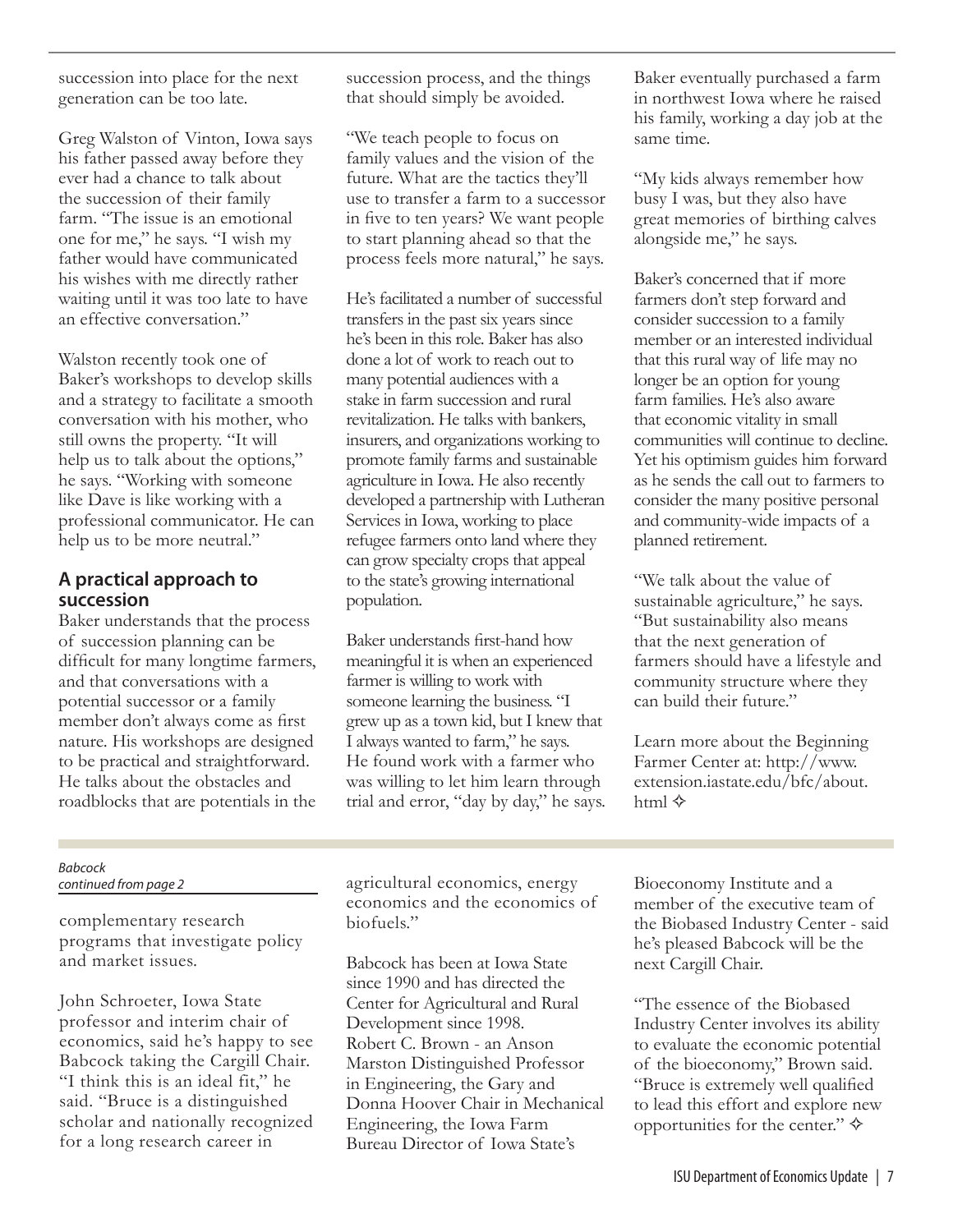# **Iowa State economics professor applies classroom experience to current debt crisis**

Mike Ferlazzo, ISU News Service

The solution to the nation's<br>great debt ceiling debate<br>way from a potentially calamitour great debt ceiling debate —which is now five days away from a potentially calamitous government default—may not be so simple a child can do it. But an Iowa State University economics professor knows from experience that the economic obstacles aren't as difficult as they may appear in Washington, since he had students tackle some of those same problems last spring for a class project.

For the Public Finance and Public Policy class taught by ISU Professor of Economics Dan Otto, undergraduates from nine different majors essentially created their own deficit commission to produce a series of recommendations by semester's end that addressed how best to lower the nation's growing debt.

"Our class put the politics aside and tried to put some analytical perspective to it," he said. "We tried to identify the values and just use the tools of analysis. That's what economics tries to do -- assess the programs according to some objective tools to evaluate against criteria and determine whether this is the most cost-effective way of achieving a societal goal."

Otto summarized the student recommendations in a report published by The Des Moines Register in June. He also addressed some of the same issues in a presentation tentatively titled, "The U.S. National Debt: Its Operational Parameters and Management and Historical Context" to the Marshalltown Lions Club, was

featured with several students in a discussion on Iowa Public Radio, and was able to bring the nonpartisan group The Concord Coalition to campus in September for a broader discussion.

### **Addressing entitlement programs**

Otto's students concluded that the growth and financing of entitlement programs—Social Security, Medicare and Medicaid —are the dominant public finance concerns for their generation, and unsustainable for the future. They reported that the three entitlement programs currently account for 40 percent of the federal budget and are projected to increase rapidly under current trends.

So Otto says that's an area that Washington lawmakers desperately need to address if they're serious about reducing the nation's long term debt.

"There are fundamental problems with the rising health care costs and the commitments in the Medicare and Medicaid entitlement programs that promise to pay for expanded health care coverage without attempting to control costs," he said. "That's a fundamental problem that needs to be dealt with, or you're not going to solve this deficit problem."

But Otto says the nation's debt solution doesn't come down to only cutting entitlement programs. Tax reform should be part of the equation, too.

"The [student] suggestion was that tax expenditures are a type of government



**Dan Otto**

spending on the revenue side that was ripe for reform," he said. "If you can do some tax reform, lower rates and raise some revenues in the process, you're chipping away at it [the national debt] from that side as well."

### **Cutting to the core of the Washington impasse**

After framing the problems surrounding the nation's debt problem, the students' top two recommendations cut to the core of the current impasse in Washington:

- Tackle the problem now. Delaying action compounds the costs and increases the difficulties of dealing with issues later.
- Take a bipartisan approach. The causes and consequences of the federal debt and deficit issues are societal issues, and dealing with them will require bipartisan efforts.

And if lawmakers don't come up with a solution by the debt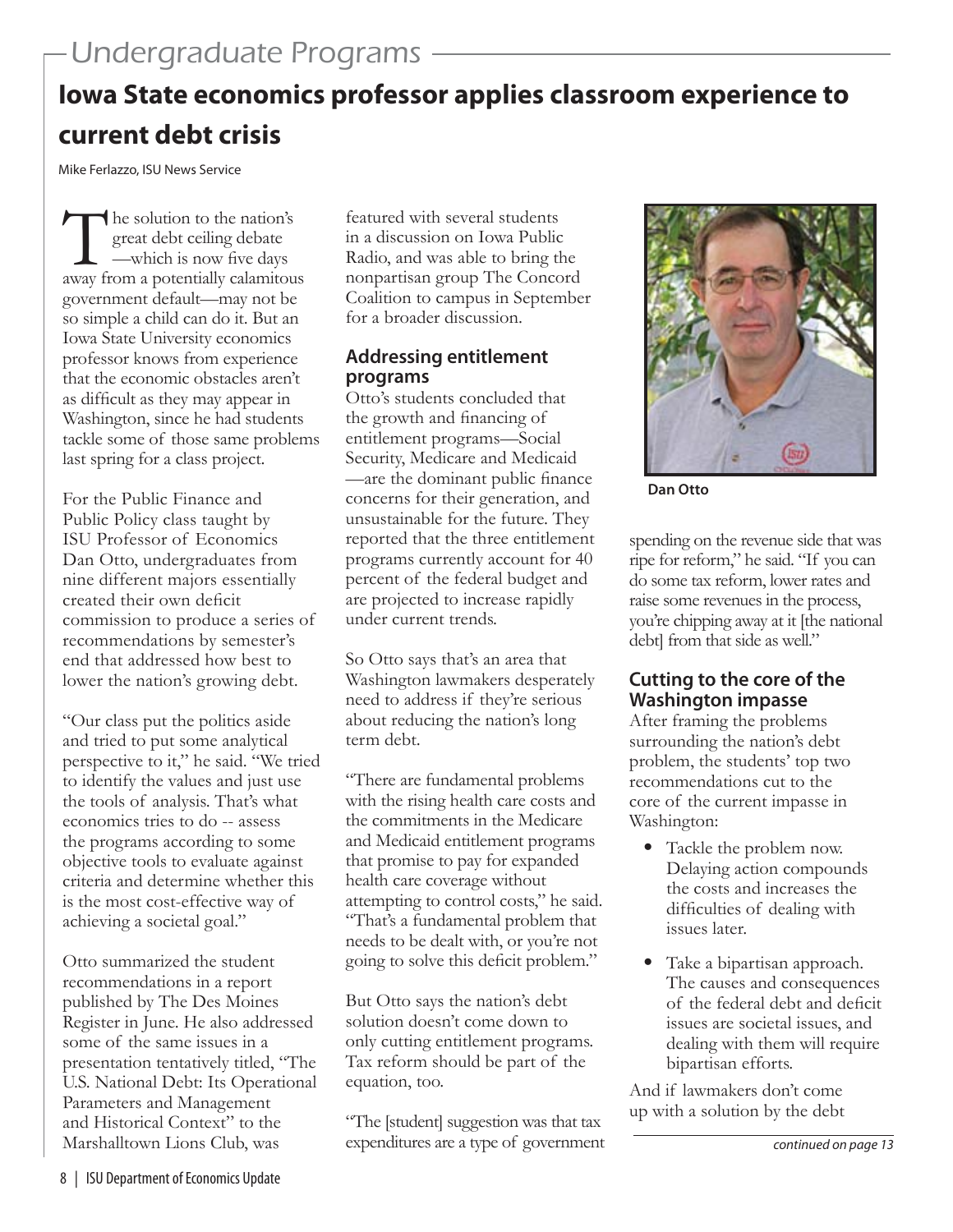# **Freshman transitions eased by "warm environment" of ag business learning community**

article and photos by Kristin Senty

**T** bby Luvaga (pictured right) is determined to know each of the 75 freshmen members of the agricultural business learning community. Each fall semester she starts with a blank book and adds a page dedicated to each student. There's a freshman photo and general biographical information - and then there are the handwritten notes that Luvaga keeps on each student that, over time, fill in a more personal picture of the individual.

Luvaga, a senior lecturer and academic advisor in the Department of Economics, coordinates the learning community for freshmen who declare agricultural business as their major. She jokingly describes her role as a "mother away from home," but her work is part of a broad and successful universitywide strategy designed to combat freshmen retention struggles.

College retention of freshmen is a growing problem in many colleges and universities around the nation. According to rankings compiled by U.S. News & World Report, as many as one in three students fail to return for their sophomore year. To combat this, ISU employed its learning community strategy in 1995, with an 85% freshman retention rate for the university overall for students to participate in a learning community. Students who participate in the ag business learning community have a 90% or higher retention rate.

The freshmen Luvaga meets in August are understandably

nervous about their new life change. Many have come from small rural communities where the entire high school population was significantly smaller than some of the classes they'll take at ISU. Her goal is to create the sense of a small community of people, which ultimately helps freshmen feel more at ease as they transition to college life. "ISU is a big campus," she says. "A learning community is one way that we try to break it down and make it seem like a smaller place."

Connecting students in regular ways is

part of the strategy. Students meet weekly in teams of 15- 20 students where they receive guidance from older students called "peer mentors." They also share similar core classes, tutoring services, and small group discussions led by faculty members. They might also take short field trips off campus, participate in intramural sports, and even engage in volunteer opportunities in the community. Helping students get to know and interact with faculty both in and out of the classroom is another key aspect of the program.

Peer mentors, says Luvaga, are a little like an additional set of "eyes and ears" that help her keep a pulse on the progress of each student, both "in good times and in bad." Freshman meet



"Each student is different, and I keep that in mind as **I try to get to know them," says Ebby Luvaga.**

with them weekly in small teams where they learn about campus life, work on special projects, and share group activities.

"If someone is skipping class or really struggling, our peer mentors let me know. Then I can connect with the student directly to find out if there's a bigger issue," she says. "Each student is different, and I keep that in mind as I try to get to know them."

 Tory Mogler, a sophomore peer mentor, remembers what it was like coming from a small Iowa town with only 52 seniors in his graduating class. "When I arrived at ISU, you could say I was a little overwhelmed. Being a part of the learning community helped it all feel more manageable," he says.

*continued on page 14*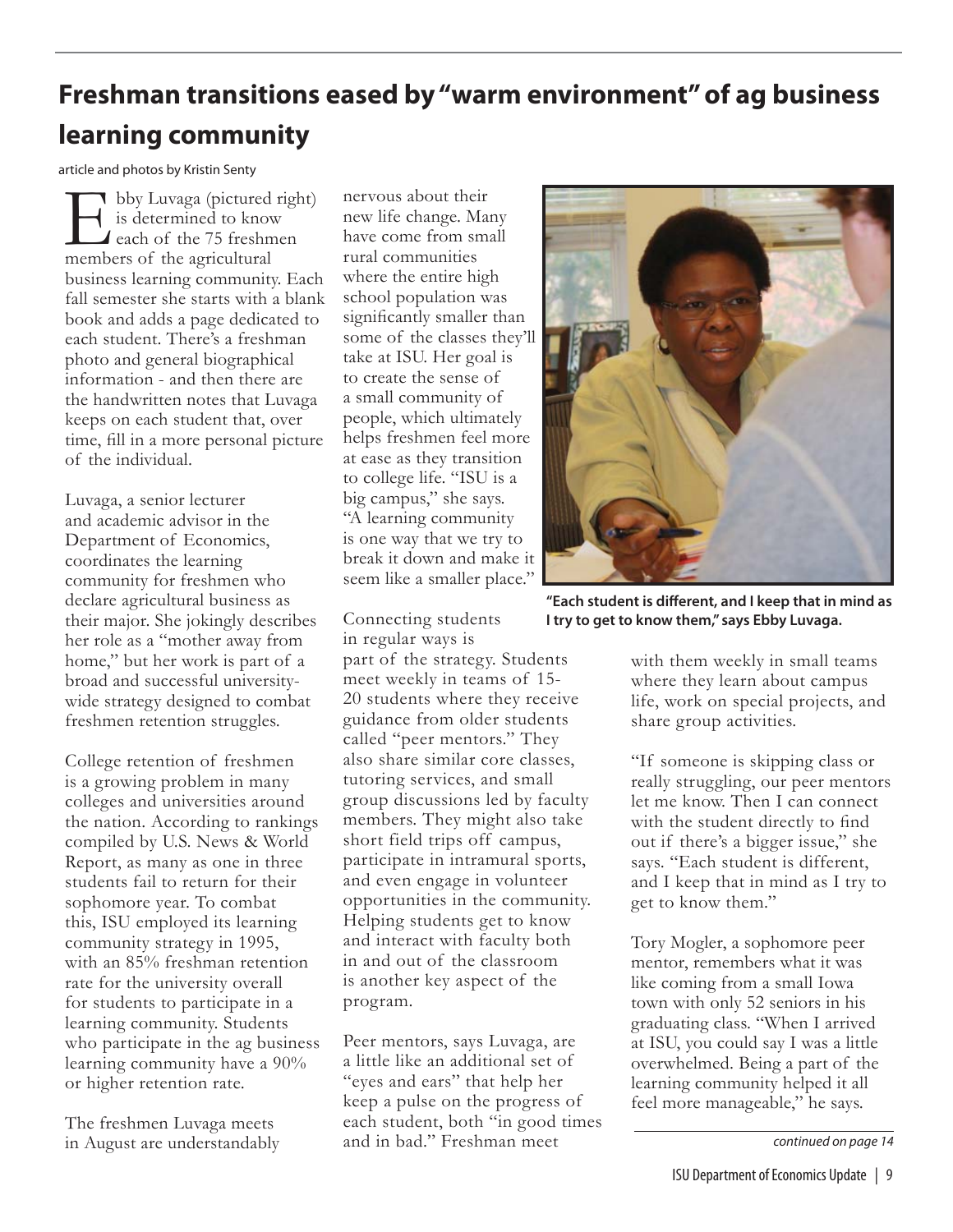# **Alumni News**

# **Census position is "applied researcher's dream" for Rebecca Chenevert, 2005**

Rebecca Chenevert earned her<br>B.S. from ISU in 2005, with<br>a double major in economics<br>and math and a Ph D in labor B.S. from ISU in 2005, with a double major in economics and math, and a Ph.D. in labor economics from the University of Texas at Austin in 2010. Today, she works for the US Census Bureau in the labor force statistics branch —a job that she says is an "applied researcher's dream."

"They want us working with the data, studying it, and making sure that what comes out is reasonable and follows economic theory," she says. Chenevert says that many young economists and sociologists are hired by the Bureau, and that the environment there is quite collaborative. Weekly lunch

meetings give researchers the chance to present their work to each other and gain valuable peer feedback. "It's a place where we all want to make each other better," she says.

Chenevert recently presented her paper "Evolving Labor Force Outcomes for Married Couples Associated with Gender Trends in Education," to ISU's Department of Economics. Her research looks at the education levels of married spouses, and how one person's education impacts the other in terms of how much they work. In her research today, she says that "I still rely on many useful and practical things that I gained through my undergrad work at ISU."



**Rebecca Chenevert**

Learn more about Rebecca Chenevert and her work at: *https:// webspace.utexas.edu/hellerrl/www/ index.html.* ✧

# **Ed Kiefer, 1975, named 2011 Professional Farm Manager of the Year**

Source: Hertz Farm Management, Inc. news release

Geneseo resident Ed Kiefer,<br>
Genesident and office<br>
Management Inc. was recently vice president and office manager for Hertz Farm Management, Inc., was recently named 2011 Professional Farm Manager of the Year by Syngenta, *AgProfessional* magazine and the American Society of Farm Managers and Rural Appraisers (ASFMRA).

"Ed is a tremendous asset for our company," said Loyd Brown, president, Hertz Farm Management, Inc. "One of the foundations of Ed's success is he is very sincere and personable and is always doing things in the best interest of his clients. He has

gained a lot of respect from his clients, farm operators and his coworkers."

Currently in his 36th year of providing professional farm management services, real estate sales and acquisitions and agricultural consulting for landowners across Illinois, Kiefer says receiving his industry's top honor validates his commitment to his clients and dedication to soil and water conservation.

"As we move forward and have to grow more with less, farm managers will continue to lead with technology, with genetics



**Ed Kiefer**

and in land stewardship," said Brent Rockers, district manager, Syngenta. "These factors are all important to the future of agriculture and Syngenta would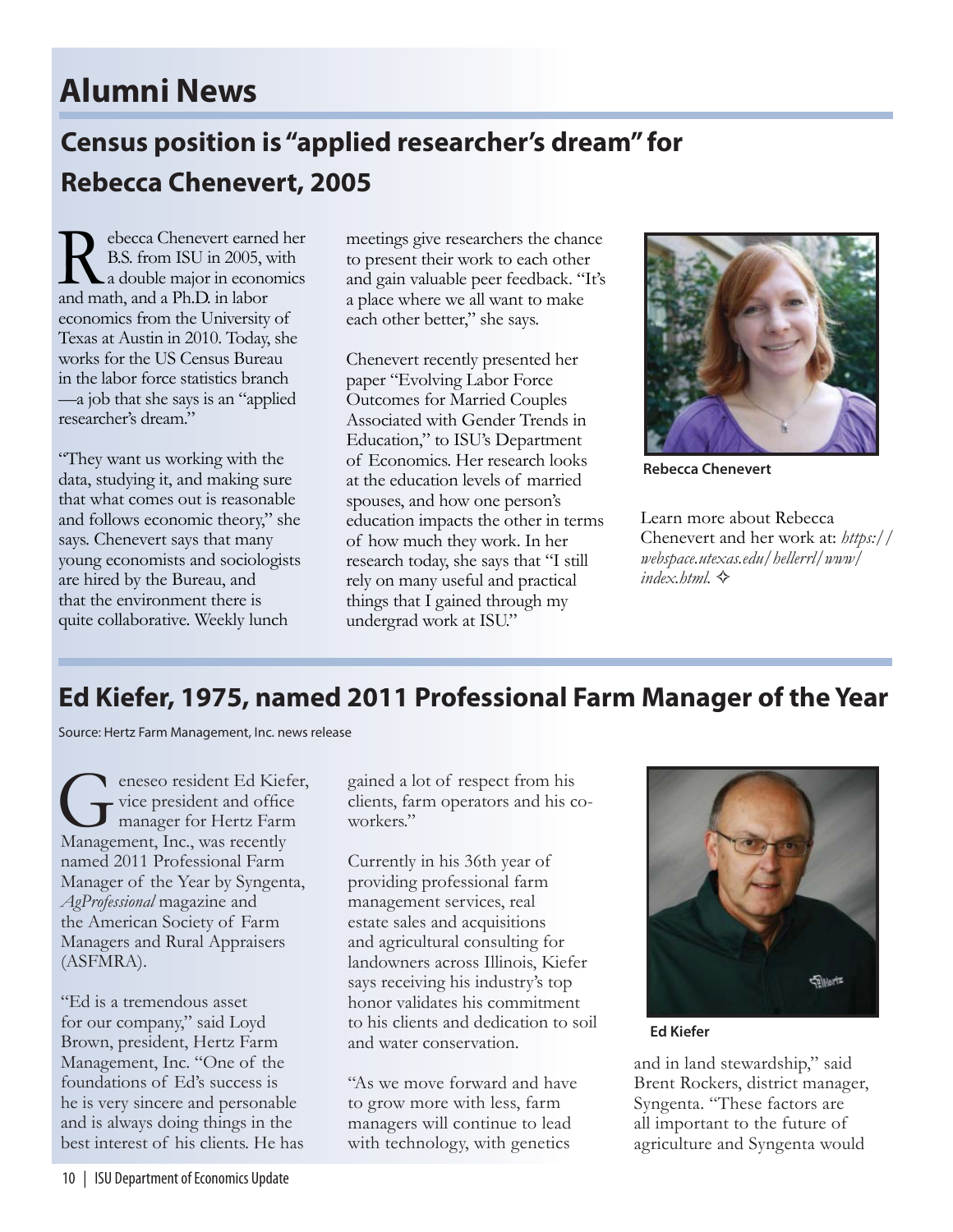like to recognize farm managers like Ed as leading that role in years to come."

To honor Kiefer for this achievement, Syngenta made a \$500 donation in his name to Iowa State University to fund a scholarship for a student majoring in Agricultural Business and another \$500 donation to the University of Illinois to fund a scholarship for a student majoring in Agronomy.

Kiefer, who received the award in front of his peers at an award ceremony held during the recent ASFMRA annual convention

in Phoenix, Ariz., expressed his gratitude to Syngenta, and award co-sponsors.

"I would like to thank Syngenta, AgProfessional Magazine and The American Society of Professional Farm Managers and Rural Appraisers for the 2011 Professional Farm Manager of the Year award," said Kiefer. "Not only does it recognize my 36 years in the professional farm management industry, but also the things I do on a day-to-day basis for my clients, farm operators and for agriculture."

In addition to membership in ASFMRA, Kiefer belongs to several community organizations. He has served as president, treasurer and director of the Geneseo Jaycees, and is a past member of the Illinois and U.S. Jaycees. He's a member of the Geneseo Kiwanis Club, the Illinois Farm Bureau and the Geneseo First Congregational Church. ✧

# **Working with stats in juvenile court draws Mayo, 2007, toward social justice interest**

When Ken Mayo graduated<br>
in economics in Decembe<br>
2007, his next move had little to do from ISU with a Masters in economics in December with his recent learned discipline. Instead, for a year and a half he lived in West Virginia and worked to repair low-income housing.

"Social justice," says Mayo, has always been a "strong undercurrent for me." Today, he's combined that with his degree in economics, serving as a research analyst in St. Louis's family court system. Mayo works with the statistics and evaluations for juvenile court detention, looking at whether certain approaches to incarceration or detention reduce recidivism, and if there are racial disparities in juvenile justice.



**Ken Mayo**

"What I really like about my work is that I have the ears of decision-makers. When we do this research they're always interested in the results, and they want to do something in response to it," he says.

Mayo says that his current work relies heavily on the econometrics courses that he studied in the department. "Applied research has always interested me most," he says.

In his free time, Mayo enjoys sailing and watching Notre Dame football (sorry cyclones). He is married and is the proud father of a threemonth-old son. ✧

Contact Ken at: Kenneth.Mayo@ courts.mo.gov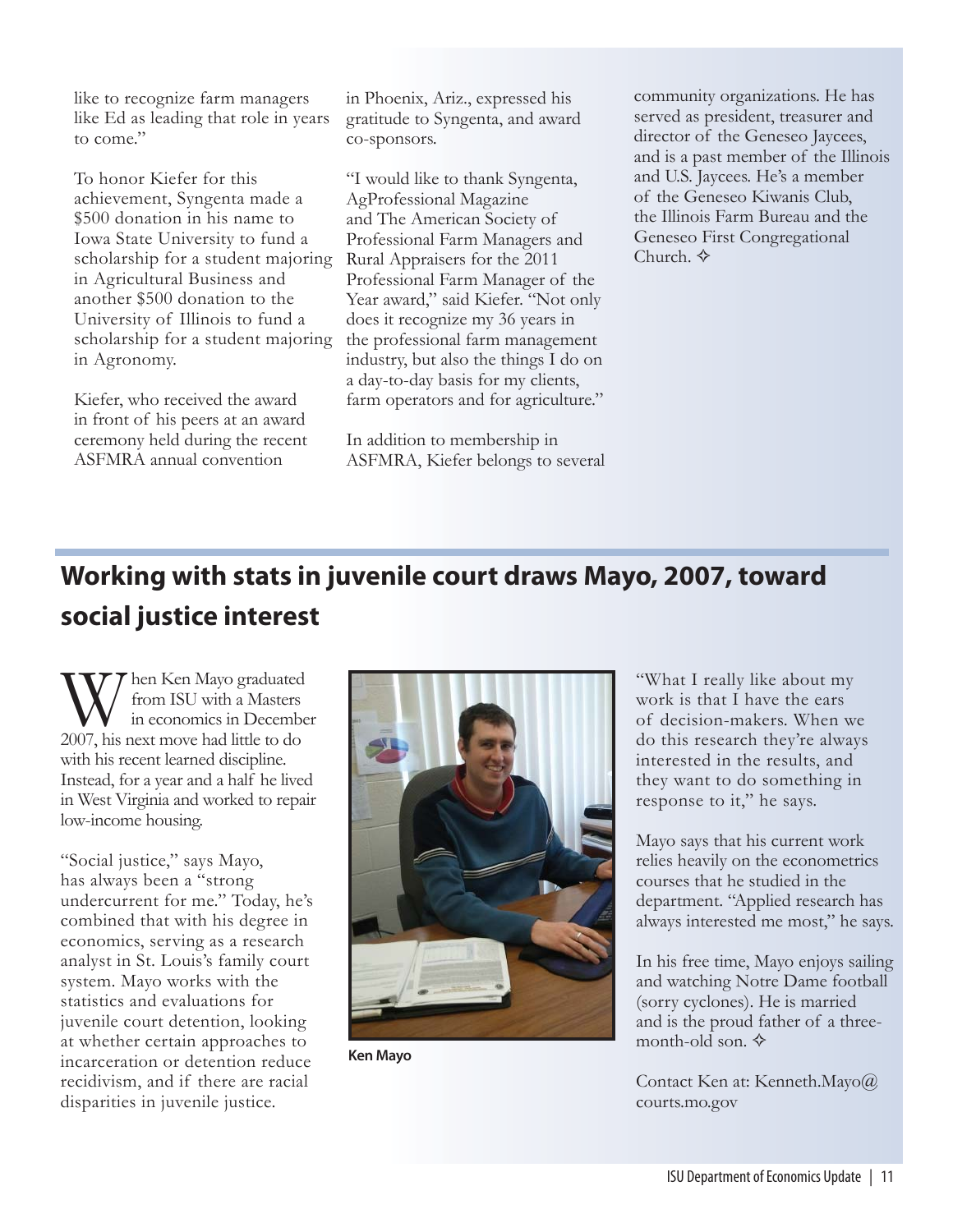# **Roger Underwood, 1980, receives Order of the Knoll Cardinal and Gold Award**

News release courtesy of ISU Alumni Association

Roger C. Underwood's service<br>in support of philanthropy<br>at Iowa State is extensive. He<br>serves as chairman of Campaign in support of philanthropy at Iowa State is extensive. He serves as chairman of Campaign Iowa State: With Pride and Purpose, leading the effort that has resulted in the university exceeding its \$800 million fundraising goal. During the campaign, he has met with alumni, donors, and friends of Iowa State to assist them in crafting gifts that would propel the university to new heights. He has given countless presentations that always deliver a strong "giving back" message.

A member of the ISU Foundation Board of Directors and an ISU Foundation governor, Underwood has also served as a member of the College of Agriculture and Life Sciences Advisory Committee. He is a founding member of the

Agricultural Alumni Association and was a member of the organizing committee for the first-ever Ag Career Day on campus. A member of Tau Kappa Epsilon fraternity as a student, Underwood has remained active with that organization.

Underwood and his wife, Connie ('84 political science and international studies), have also given back financially to their alma mater. The Ag Entrepreneurship Initiative was established as a result of Roger's enthusiasm and the couple's \$1.6 million gift. They have also supported Iowa State athletics, scholarships and educational funds in the College of Agriculture and Life Sciences, and the remodeling of the Joan Bice Underwood Tearoom in MacKay Hall.



**Roger Underwood**

Following his graduation from Iowa State, Underwood cofounded Becker Underwood with Jeff Becker, a childhood friend from Atlantic, Iowa. Becker Underwood's sales are

*continued on page 15*

# **Frevert, 1960, and Catlett, 1980, receive alumni honors from CALS**

News release courtesy of Iowa State University College of Agriculture and Life Sciences

I owa State University's Colle<br>
of Agriculture and Life Scie<br>
(CALS) presented awards a<br>
the annual Alumni Association owa State University's College of Agriculture and Life Sciences (CALS) presented awards at Honors and Awards Ceremony. Two Department of Economics alumni, Jim Frevert, 1960, and Lowell Catlett, 1980 were honored.

Jim Frevert, who retired from Hertz Farm Management Inc. in Nevada, Iowa in 2003, received the Floyd Andre Award that recognizes alums who have made outstanding contributions to production agriculture, agricultural business or who have significantly influenced Iowa agriculture.



Frevert joined Hertz Farm Management Inc. in 1964 after receiving his bachelor's degree in farm operations in 1960 from Iowa State. He helped build

the business' reputation as a personalized, hands-on service with dedicated professionals. He served as president from 1988 to 2000.

Lowell Catlett, dean of the College of Agricultural, Consumer and

Environmental Sciences at New Mexico State University, received the Henry A. Wallace Award. The award was established in 1978 to honor **Jim Frevert Lowa State. He Consumed in Lowell Catlett** 



an Iowa State alumnus who has made an outstanding contribution to national or international agriculture in writing, teaching, research or leadership.

*continued on page 15*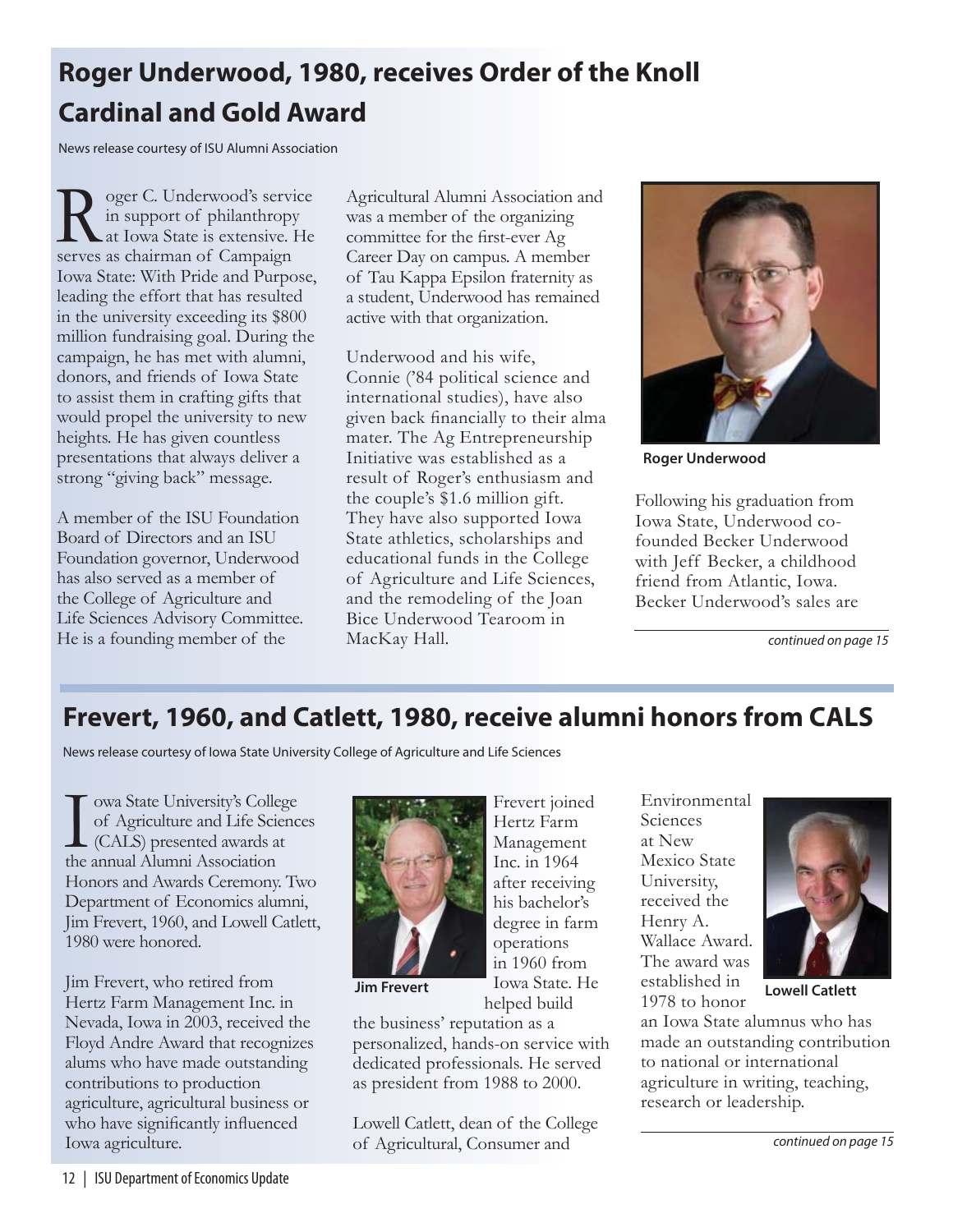# **Alumnus Vishal Singh receives 2011 Award for Early Contributions to the Economics Profession**

epartment alumnus Vishal Singh received the fall 2011 Award for Early Contributions to the Economics Profession through the College of LAS. Singh was on the ISU campus to accept the award on October 20, also presenting a seminar to the Department of Economics.

In 1997, Singh graduated from ISU with an MS in economics and an MBA from the Business College. He then attended Northwestern University where he received a PhD in marketing in 2002. Singh is an Associate Professor of Marketing at the Stern School of Business, New York University. His current research focuses on empirical industrial organization, marketing, and competitive entry, and he has recently been researching the relationship between weight loss and food taxation, demonstrating ways that such a tax won't be regressive.

Singh says he was "thrilled" to receive the award. "ISU is the first



which makes it meaningful and applicable."

That breadth of knowledge and perspective, says Tesfatsion, has made the graduate students involved in the IRW group "very compelling" to employers. "Our students have knowledge of power systems on the tech side and they also understand the economics of power systems.



**Interim Chair John Schroeter, Vishal Singh, and Interim Dean David Oliver (left to right)**

place I came to from India, so I feel very fondly about it," he says. "This is the place and the program that set me up to do what I do today, and I received useful training and exposure to the Western education system. The grounding I gained in econometrics, economics, and statistics continues to serve me," he said.

Learn more about Singh's work at: *http://www.stern.nyu.edu/faculty/bio/ vishal-singh*

See a full listing of fall 2011 LAS alumni awardees at: *http://www.las. iastate.edu/alumni/awards/2011awards. shtml* ✧

This combination has made them very competitive and valuable in the job market," she says.

For Tesfatsion, this chance to work on "critical, real-world issues that ultimately impact national welfare and security" has been one of the most exciting and challenging opportunities she has undertaken in her academic career. "Every aspect of economics is in there," she says.

The work of the IRW group is supported in part by funding from the ISU Electric Power Research Center, the Pacific Northwest National Laboratory, Sandia National Laboratories, and the National Science Foundation.

Learn more at: *http:// www.econ.iastate.edu/tesfatsi/ IRWProjectHome.htm* ✧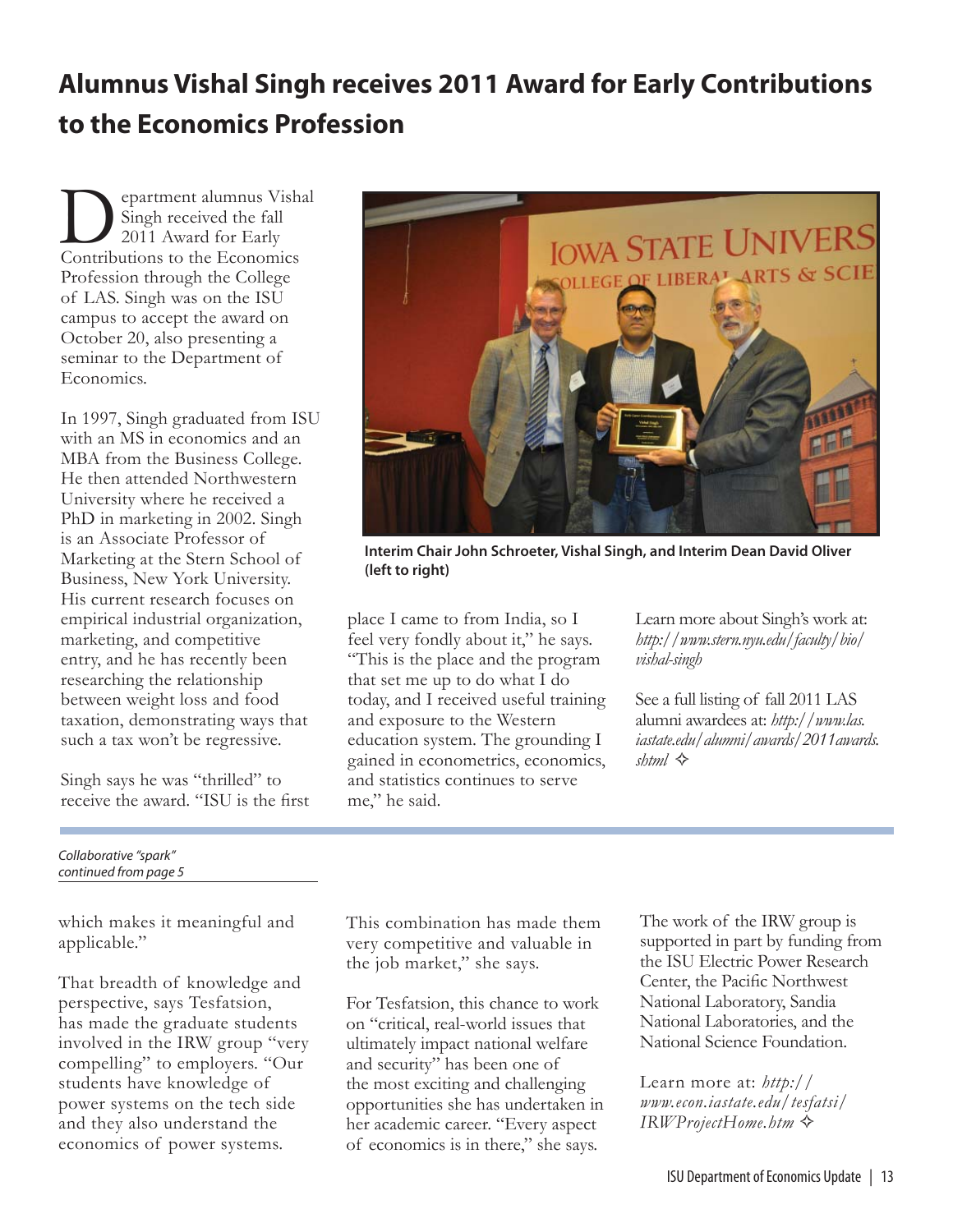ceiling deadline, Otto reports it will have some serious economic consequences.

"It sounds like our credit rating will be lowered [by not raising] the debt ceiling], which means costs will go up and that will be the biggest effect," he said. "My understanding is that it's the overall bond market that's going to bid up its cost.

"An increase in interest rates and cuts in government spending will further dampen the economic recovery. So the most direct effect is a general raising of interest rates, and then with the higher interest rates will be the economic slowdown which comes with that," he continued. "So it just comes back to the confidence that the government will be there to back it up, and various actors in the bond market are suggesting that it's going to increase uncertainty —and therefore a risk premium to be added to interest rates. Then that filters outward to other markets, too."

Otto hopes lawmakers can put their partisan politics aside and focus more on the economics of the problem. It worked for his students. ✧

### Read the full Des Moines

Register editorial at: *http:// www.desmoinesregister. com/article/20110603/ OPINION01/106030318/Students-We-can-t-wait-to-fi x-the-defi cit-debt*

Learn more about The Concord Coalition at: *http://www. concordcoalition.org*

### *Luvaga Learning Centers continued from page 9*

Casey Clemens, a junior, was part of the ag business learning community her freshmen year and is now serving her second year as a peer mentor. Today, she says the group she "bonded" with during her first days on campus are still "some of my closest friends."

In 2009, Luvaga and the ag business learning community won a campuswide award for the quality of their work with freshmen. Retention rates for freshmen have remained high, and she's understandably pleased with their success. But the key, she says, is not only in creating a sense of belonging at ISU for students, but also making sure that they succeed in their academics.

"We strive to provide a warm environment, as well as many



**Tory Mogler remembers feeling "overwhelmed" when he was an incoming freshman. Today he serves as a peer mentor, guiding the latest freshman class of ag business students.**

other opportunities to enrich our students' academic experience at ISU," says Luvaga.

Learn more about ISU's learning communities at: http://www.inside. iastate.edu/2011/0519/lc.php  $\diamondsuit$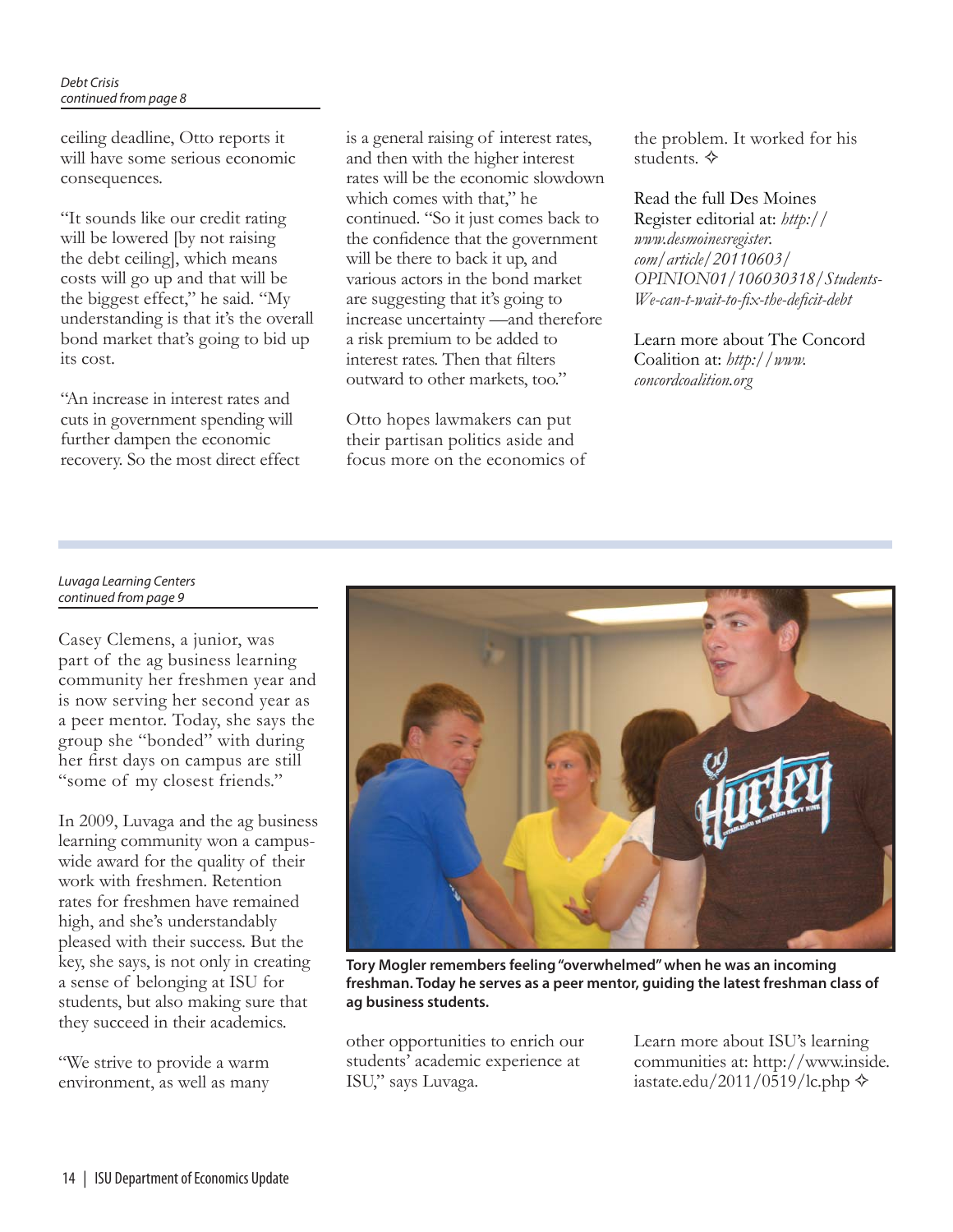and the company is the world's leading supplier of non-pesticide specialty chemical and biological products to markets within the agricultural, landscape, turf, and horticulture industries. He is currently a partner in Riverwood Management, LLC., a private equity fund buying and operating ag companies in North America.

The Underwoods live in Ames, are members of the Order of the Knoll Campanile Society and W.M. Beardshear Society, and are lifetime members of the ISU Alumni Association. Underwood is a past recipient of the Floyd Andre Award from the College of Agriculture and Life Sciences and the Order of the Knoll Young Alumni Award. ✧

### *Frevert and Catlett Continued from page 12*

Catlett is known for sharing his knowledge about technology and its implications on how society lives and works.His presentations are inspiring, lively, varied and upbeat. His areas of expertise include marketing economics, futures markets and production economics. His interests include advising and teaching both undergraduate and graduate students, futures market research, futuristic planning and forecasting. ✧

# **In memoriam: Two department**  nearly \$200 million annually, **emeritus faculty pass in 2011**

rofessor Emeritus Hylke "Ike" Van de Wetering passed away June 24, 2011 in Miami Beach, Florida. He was born June 20, 1936 in Hemelum, Nederland to Gerrit and Dieuwke van de Wetering.

Van de Wetering received a Ph.D. in economics at Iowa State University. After completion of his doctoral studies, he joined the faculty of the Department of Economics at ISU in 1964, and retired in 2006.

Professor Emeritus Arnold Paulsen passed away July 27, 2011. Paulsen was born Oct. 26, 1928 in Lyons, Neb., to Allen and Esther (Swanson) Paulsen, and married Mary Lou Tannus in 1952. He served in the U.S. Army from 1952- 1954 in Germany and was a Korean War veteran.

Paulsen attended Dana College in Blair Neb., Luther College in Decorah and he received his Ph.D. in Agricultural Economics from Iowa State University in 1958. He worked for Iowa State University as a Professor of Agricultural Economics until his retirement. His work took him across the country and around the world.



**Hylke Van de Wetering**



**Arnold Paulsen**